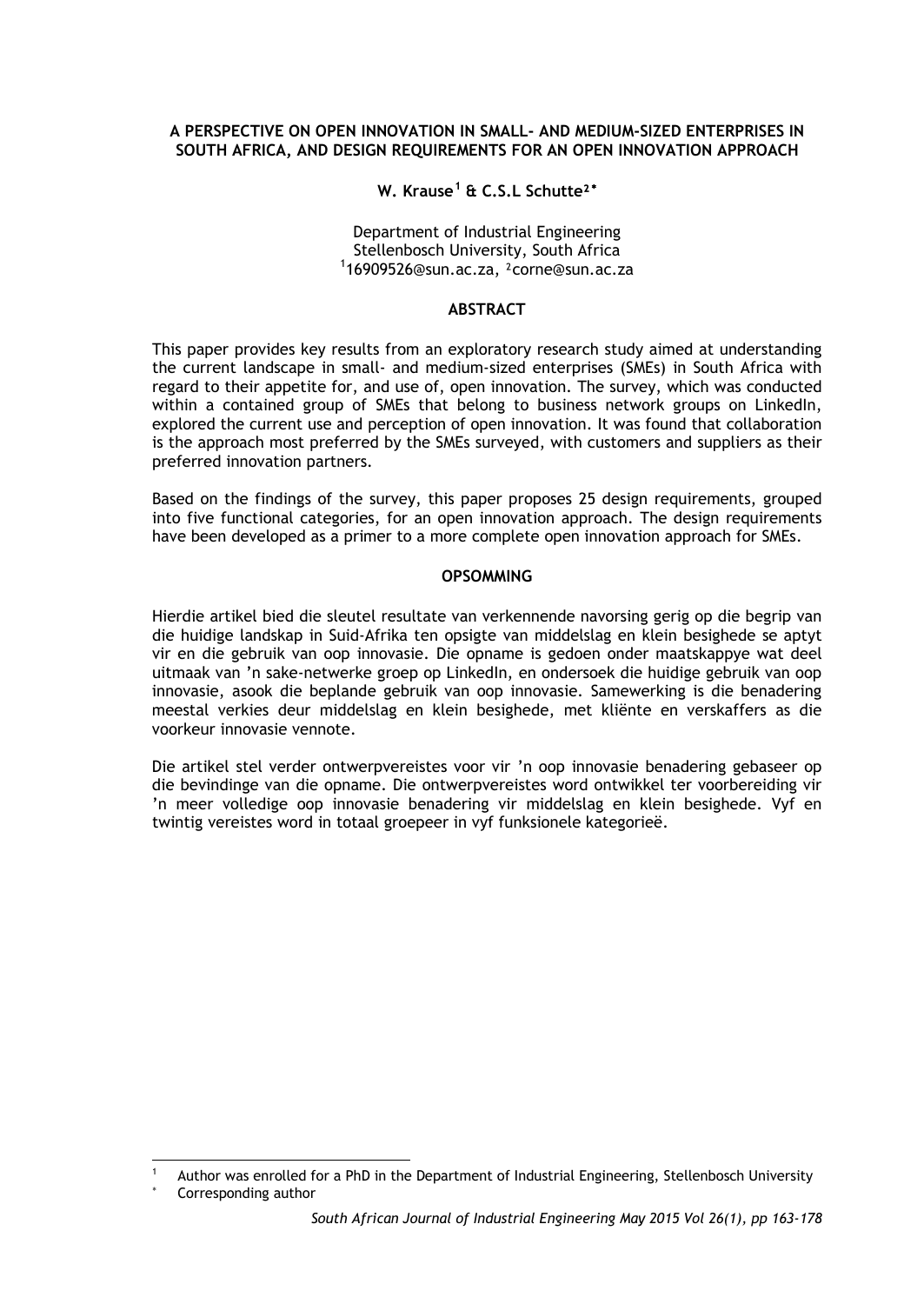## **1 INTRODUCTION**

The term 'open innovation' was introduced in 2003 by Professor Henry Chesbrough of the University of California in Berkley. Chesbrough [1] defined open innovation as "a paradigm that assumes that firms can and should use external ideas as well as internal ideas, and internal and external paths to market, as the firms look to advance their technology". Since 2003 the popularity of open innovation has grown, promising to increase the effectiveness and speed of innovation. This concept was adopted mostly by larger organisations such as Phillips and Procter and Gamble, where open innovation is seen as a strategic differentiator. Some of the benefits of open innovation are bringing greater diversity into the innovation process, diversifying the risk of innovation, pooling resources, and exploiting synergies [2,3].

The focus on open innovation has, however, shifted lately from larger organisations to small- and medium-sized enterprises (SMEs). SMEs are also looking to improve how they can innovate and reduce cost while reducing time to market, in order to become more competitive. In the South African context, obtaining global input into innovation processes through collaboration and open innovation can be vital to obtaining a competitive advantage. Open innovation can be considered "an important mechanism for SMEs to gain access to knowledge and technology otherwise not available within their own organisational boundaries, resulting in improved innovation performance" [4].

Open innovation can be described in the context of various theories; for example, it requires a connected network of participants (network theory) within which knowledge is created and shared (knowledge network theory) to create new value (innovation) [4,5,6].

This article provides results from a survey that explored the use of open innovation within SMEs in South Africa, and that was originally presented at the CIE42 conference in Cape Town, South Africa [7]. It provides insight into the adoption of this emerging field of innovation in SMEs in South Africa, where academic research on open innovation in SMEs is usually dominated by European and American studies. The study tried to answer the questions whether South African SMEs are using open innovation in their organisations, and what preferences they have with regard to open innovation types and potential partners.

A key finding from the survey's results was that organisations are in need of a more structured approach to open innovation. This article therefore proposes several design requirements for a more structured open innovation approach.

### **2 LITERATURE REVIEW**

### **2.1 Innovation**

"Innovation needs to have novelty associated with it, creating something new, but also thereby generating value in the process" [7]. Innovation is understood to be the process of creating new value in the form of products, processes, services, and business models. Innovation can be a new solution to a current need, or a solution to a newly articulated or unarticulated need (e.g., the iPad).

Foss et al. [8] state that "innovative firms tend to have higher rates of profits, greater market value, better credit ratings, and stronger chances of surviving in the market". Innovation is also seen as an enabler of competitive advantage in organisations [9].

### **2.2 Open innovation**

Chesbrough [1] argues that "open innovation combines internal and external ideas into architectures and systems whose requirements are defined by a business model. The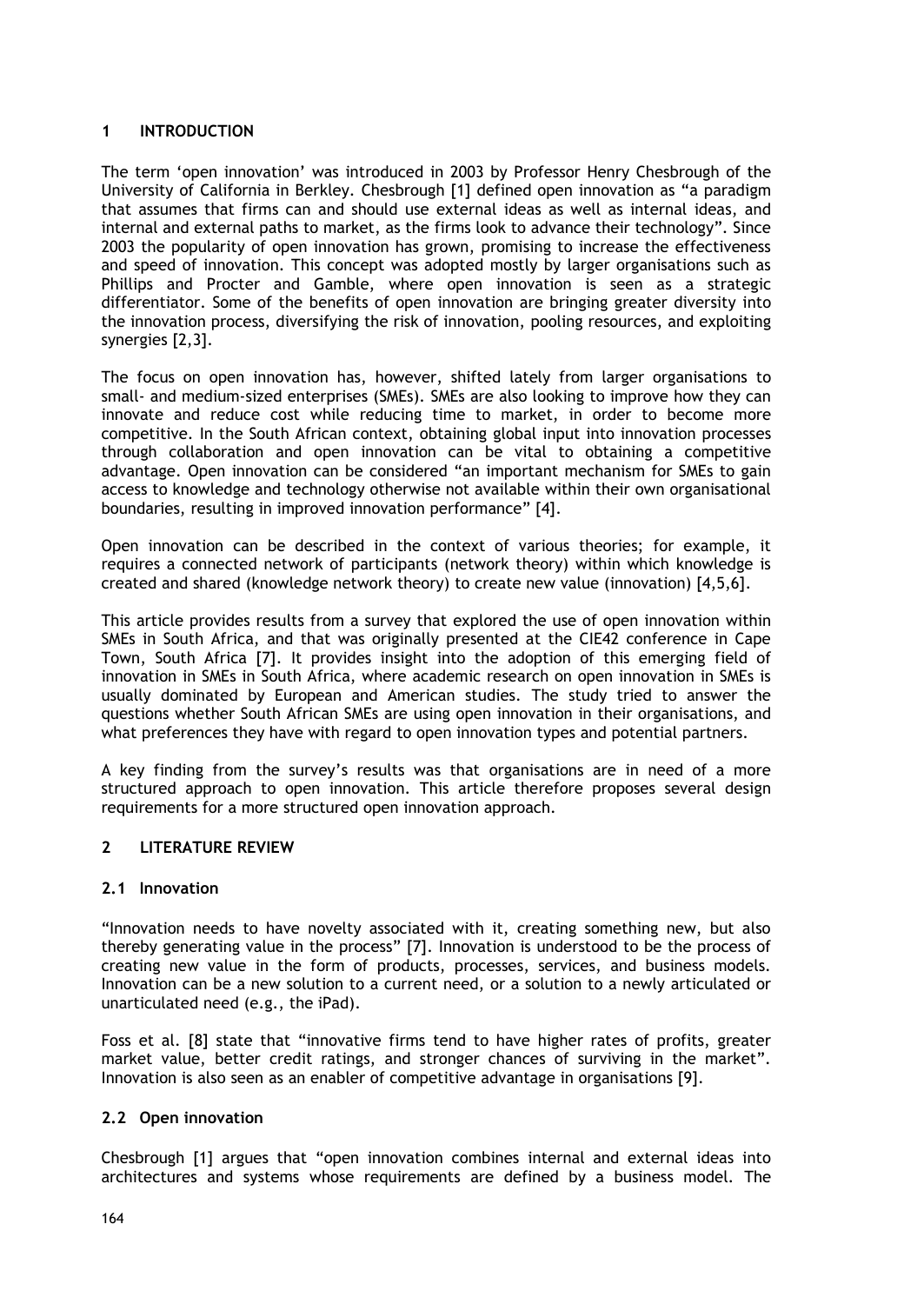business model utilises both external and internal ideas to create value". Enkel and Gassmann [10] reason that a company can increase its innovativeness by integrating suppliers, customers, and external knowledge sources into their own knowledge base. Open innovation includes externally-focused elements within its innovation model. In contrast, closed innovation only considers the organisation's internal capabilities to innovate.

The following diagram illustrates an open innovation model [11] whereby ideas, knowledge, and intellectual property (IP) can enter or exit the innovation funnel at any stage of the innovation lifecycle. External knowledge supplements internal capabilities to increase the speed of innovation or to provide access to knowledge not available within the organisation. The reverse is also true, where knowledge is taken outside the organisation in the form of licences, new business ventures, or products, and into new markets.



**Figure 1: Open innovation**

Gassmann and Enkel [12] identified three core open innovation processes:

- 1. Outside–in: Opening the company's innovation process to external ideas.
- 2. Inside–out: Taking unused IP and patents outside of the organisation so that they can be used by external parties.
- 3. Coupled: A combination of outside-in and inside-out processes in the form of strategic networks, joint ventures, and alliances.

Although open and closed innovation processes are defined as two separate concepts, it should be noted that the practical reality of open innovation is generally a state that lies between fully open and fully closed. Organisations can move from a state of closed innovation to a state of open innovation over time, while retaining closed innovation aspects. There will always remain parts of the innovation process that will be closed to the external environment of the organisation through patents, internal know-how, and other proprietary knowledge. 'Open' should therefore be understood as an organisation that applies open innovation concepts, together with closed innovation concepts. The level of openness may vary, however. The model in Figure 2 describes this concept further.

The model shows three layers or levels of innovation: closed, closed-open, and open. This is then mapped across the innovation lifecycle phases on a time scale. At various stages of the innovation phases the organisation can include or fluctuate between the different innovation layers.

The levels in the model can be summarised as follows:

- 1. Closed: No external input into the innovation phase.<br>2. Closed-Open: Highly controlled. limited external inpi
- 2. Closed-Open: Highly controlled, limited external input into the innovation phase.<br>3. Open: Extensive external input into the innovation phase.
- Open: Extensive external input into the innovation phase.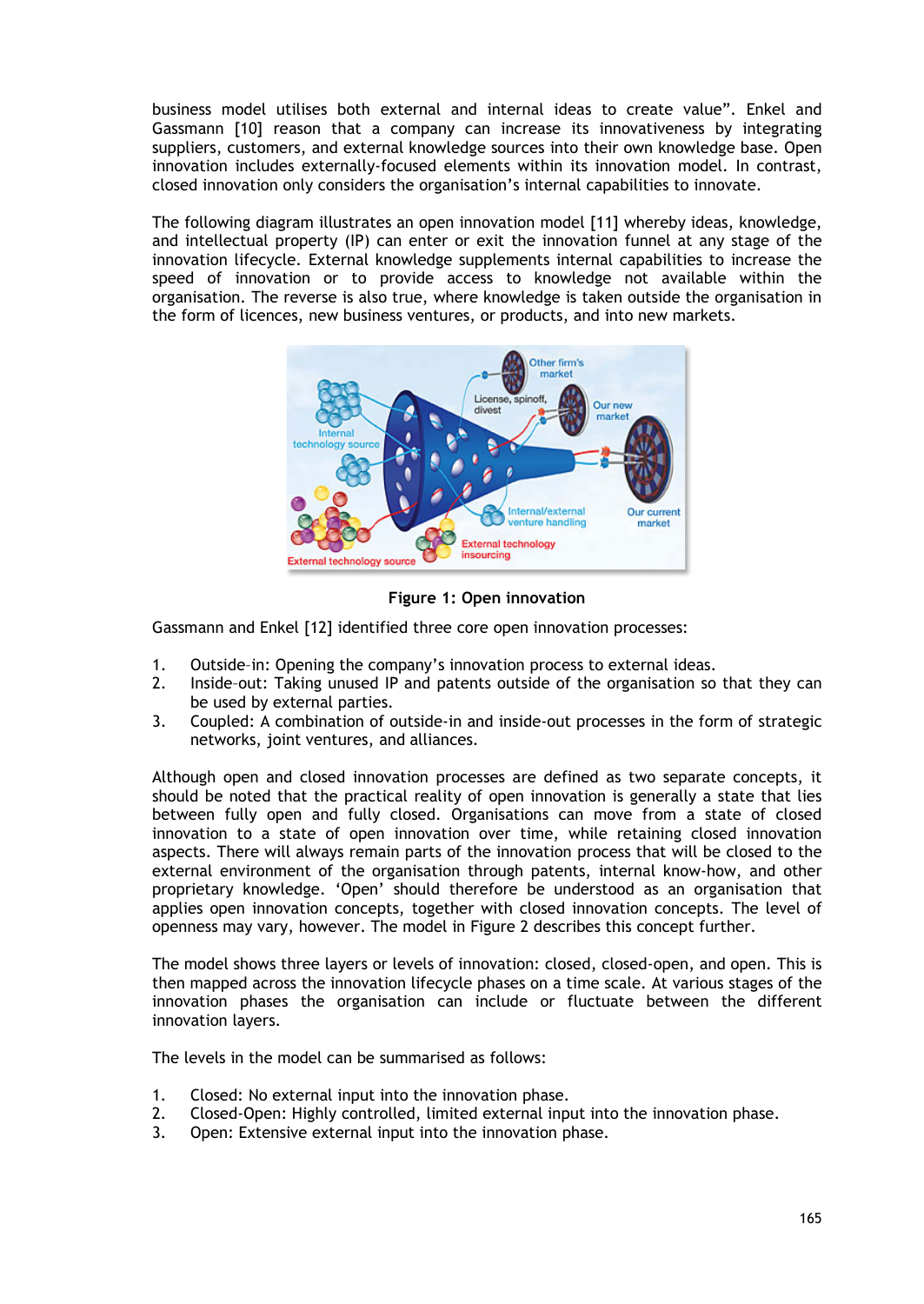

**Innovation Lifecycle**

**Figure 2: Level of 'openness' model**

The closed-open level is introduced as a transition level between closed and open innovation. This can be where an organisation is only starting out on an open innovation journey, or where openness is much more controlled, such as in a scenario where consultants are used for expert advice in the innovation process. This will provide external input, but will normally also be controlled through strict contractual limitations, such as what information may be shared outside of the organisation's boundaries.

# **2.3 Small- and medium-sized enterprises (SMEs)**

South African organisations are classified as 'small' when they have fewer than 50 employees and 'medium' when they have fewer than 200 employees (or fewer than 100 for agricultural organisations). According to Fatoki et al. [13], only 25 per cent of new SMEs created in South Africa survive the first two years of operation. As in most countries across the world, SMEs play a critical role in economic contribution and employment. SMEs are estimated to contribute 46 per cent of the total economic activity and 84 per cent of private employment [14]. Research conducted by Adcorp in 2012 [15] showed that 68 per cent of all workers in South Africa are employed by small businesses employing fewer than 50 people.

# **2.4 Open innovation in SMEs**

Research into open innovation in SMEs lags behind research that involves large enterprises; this is a gap that presents a significant research opportunity [16,17,18]. Although more attention has been given to open innovation in SMEs over the last four years, this area still remains under-researched.

Brunswicker [19] and Bianchi et al. [17] mention some of the opportunities and challenges faced by SMEs engaging in open innovation. First, SMEs tend to have limited resources (financial, human, and physical) and fewer systematic management capabilities. Their market penetration is restricted due to the size of their organisations, while securing and enforcing IP is challenging due to the costs involved. However, SMEs have the advantage of being more flexible and having higher decision-making speeds coupled with business specialisation; this allows SMEs to benefit from open innovation, especially from an outsidein or partnering perspective.

# **3 RESEARCH METHODOLOGY**

A survey was conducted among SMEs via the online professional networking platform 'LinkedIn', in order to understand their appetite for and use of open innovation. LinkedIn is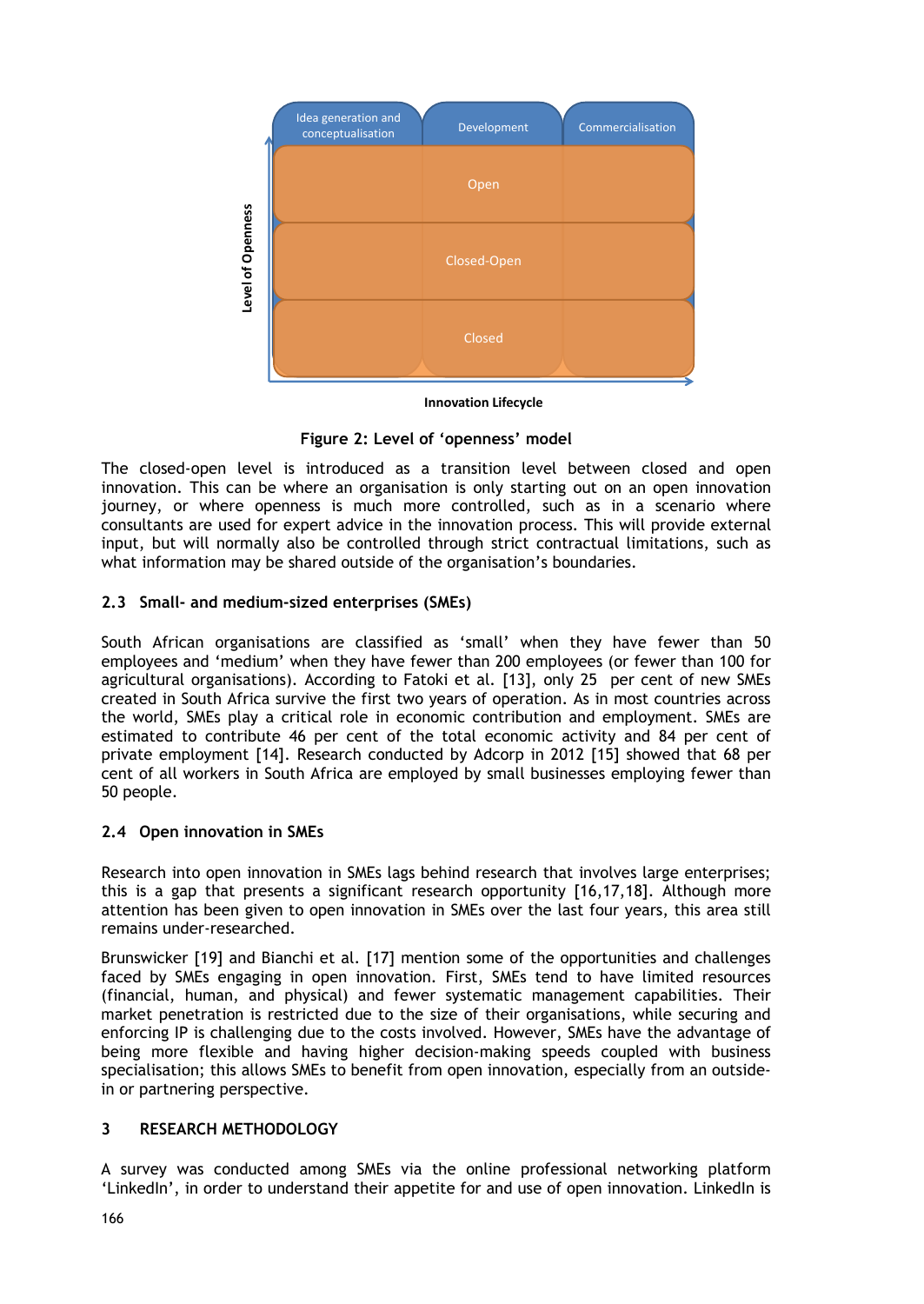considered to be a self-organising social network [20]; this supports network theory, which is considered to form part of the building blocks of open innovation [4]. The survey was sent out to 531 people from the South African groups on LinkedIn shown in Figure 3.



## **Figure 3: Survey distribution**

The survey, which was conducted between March and May 2012, comprised 27 questions grouped into three sections:

- 1. Demographics;
- 2. Innovation; and
- 3. Open innovation

### **4 RESULTS**

The following section provides key results from the survey, and the authors' interpretations of these results.

The total qualified response rate for the survey was 15.9 per cent after cleaning the data to only include responses from SMEs in South Africa.

### **4.1 Demographics**

Of the responses, 52.9 per cent were received from organisations in Gauteng and 36.5 per cent from the Western Cape; this represents the economic activity distribution in South Africa. Most organisations had between 1 and 10 employees, as shown in Table 1.

| Number of employees | Percentage |
|---------------------|------------|
| $1 - 10$            | 71.8%      |
| $11 - 25$           | 12.9%      |
| $26 - 50$           | 7.1%       |
| $51 - 100$          | 3.5%       |
| More than 100       | 4.7%       |

Of the responses, 77.7 per cent came from the categories of organisations shown in Table 2.

As shown in Figure 4, 77 per cent of respondents identified themselves as 'owners' of the organisation.

Most organisations that participated in the survey have established businesses. 78.8 per cent of the SMEs have been in operation for more than three years, while just over 28 per cent have been operational for 10 years or more.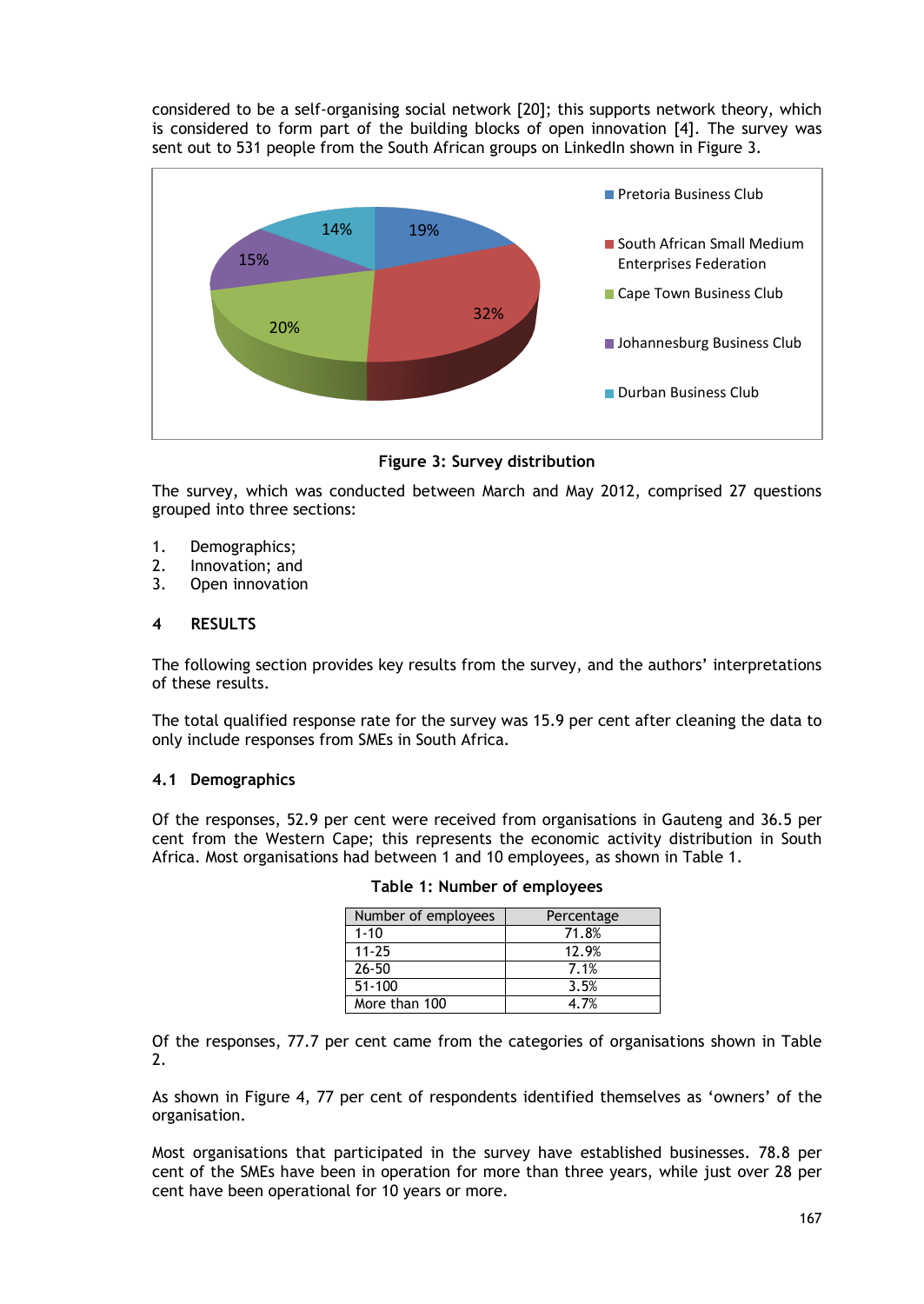**Table 2: Major organisational categories**

| Categories of organisations                     | Percentage |
|-------------------------------------------------|------------|
| Information technology                          | 32.9       |
| <b>Educational services</b>                     | 11.8       |
| Professional, scientific and technical services | 10.6       |
| Management of companies and enterprises         | 10.6       |
| Retail and wholesale trade                      | 5.9        |
| Arts, entertainment and recreation              | 59         |



**Figure 4: Roles of respondents**

## **4.2 Innovation**

Most respondents (61 per cent) classified their organisations as innovative. Only 18.8 per cent of respondents indicated that they have a separate budget line item for innovation, indicating an ad-hoc approach to innovation rather than a planned and structured approach. This notion is further supported by the fact that only 27.1 per cent of SMEs indicate that a formal innovation process exists. Despite this, most organisations indicated that they had deployed a high number of innovations into the market or implemented many innovations in-house in the previous year, as can be seen in Figure 5.



**Figure 5: Number of innovations deployed**

Although innovation focused mainly on products, other innovation types also received attention. 'Business model' and 'strategy' innovation scored surprisingly high, although this can be indicative of the dynamic nature of most SMEs in the market place and the need to "disrupt or (to) be disrupted" [21]. In order to stay competitive, these businesses need to be flexible and adaptive.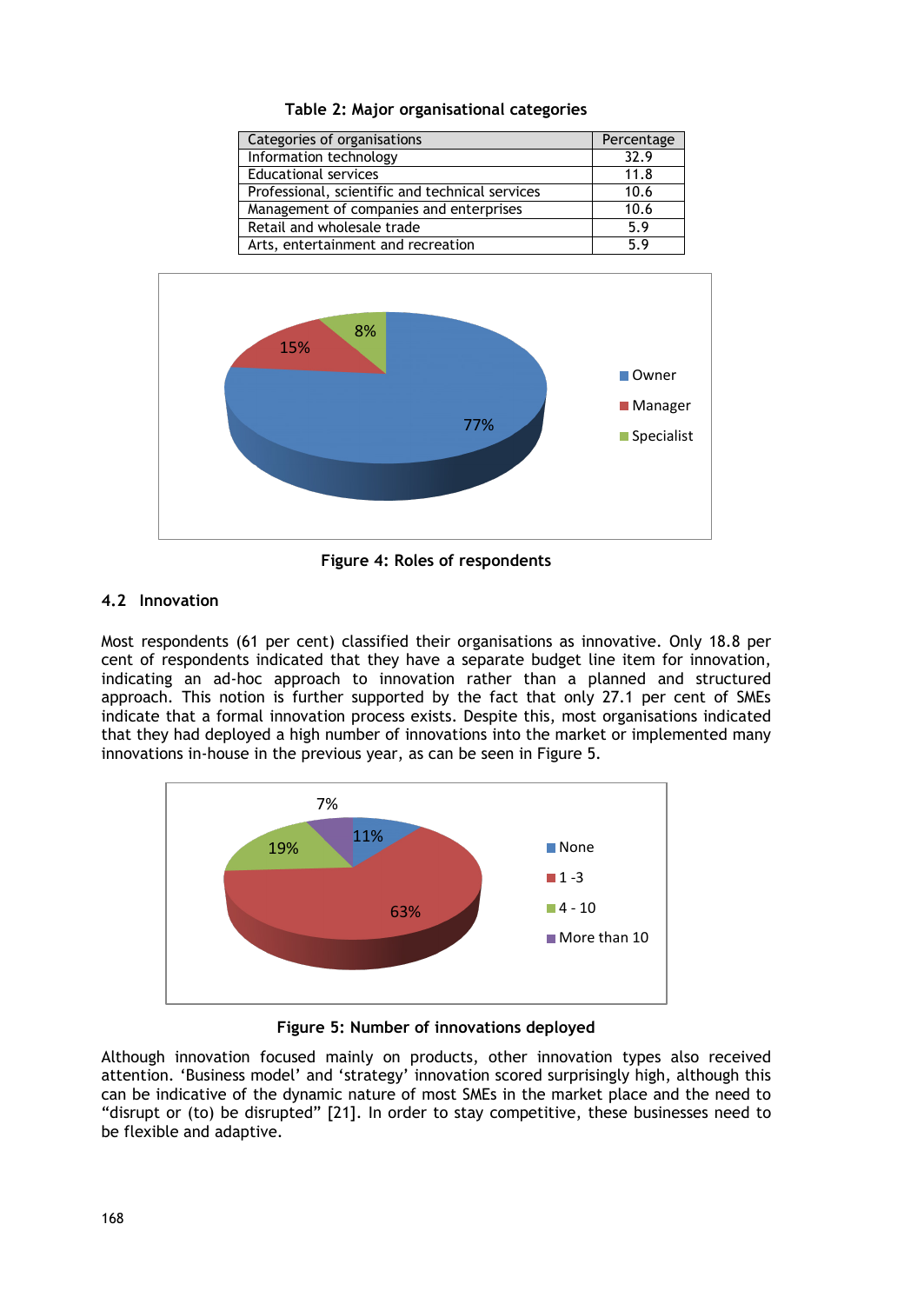| Innovation types      | Percentage |
|-----------------------|------------|
| Product               | 69.40%     |
| <b>Business model</b> | 49.40%     |
| Strategy              | 49.40%     |
| Process               | 35.30%     |
| Brand and marketing   | 35.30%     |
| Service               | 29.40%     |
| Market and channel    | 27.10%     |
| Customer experience   | 27.10%     |
| None                  | 2.40%      |

# **Table 3: Examples of innovations implemented over the last 12 months**

SME respondents indicated that product innovation will remain high, with 63.5 per cent of them selecting product innovation as a focus over the next 12 months.

81.2 per cent of participants agreed with the notion that 'more than ever before, SMEs and individuals can be as innovative as large companies'. This indicates a strong belief that SMEs can compete against larger companies in the business market, as far as innovation is concerned.

### **4.3 Open innovation**

Only 18 per cent of respondents agreed strongly with the statement that they considered themselves or their organisations to be knowledgeable on the topic of open innovation.

More than a third of the respondents indicated that they are not involved formally in open innovation, with 43.5 per cent indicating that they are in the early stages of roll-out and adoption. This was surprising, given the confidence level of participants about their knowledge of open innovation.

Organisations indicated collaboration as the most frequently used open innovation type, followed by customer immersion. IP or tech in-licensing or acquisition came out as the least preferred open innovation type; this indicates an opportunity for organisations to explore further this method of open innovation in South Africa.

Based on the responses to the question, "Which open innovation types will be considered in the next 18 months?", 'collaboration' was the preferred option. When applying a weighted score to the responses (-1, 1, 5, 9, from highly unlikely to highly likely), 'collaboration' and 'customer immersion' again came out as the preferred options [4].

The following three areas were rated as the biggest barriers to using open innovation within SMEs:

- 1. Finance: Obtaining financial resources.
- 2. Resources: Costs of innovation, time needed, human resources needed.
- 3. Organisation/culture: Balancing innovation and daily tasks, communication problems, aligning partners, organisation of innovation.

The protection of IP was not rated as a significant barrier in this South African study, although this topic receives a lot of attention in the international literature [19].

Respondents were asked who they would consider to be ideal collaboration partners with whom to develop new innovations. By performing a similar weighted scoring as per the preferred innovation approaches for SMEs, the following results were obtained: 'customers', 'suppliers', 'consultants', and 'academic institutions' were rated highest; 'government development agencies' were rated as least likely collaboration partners.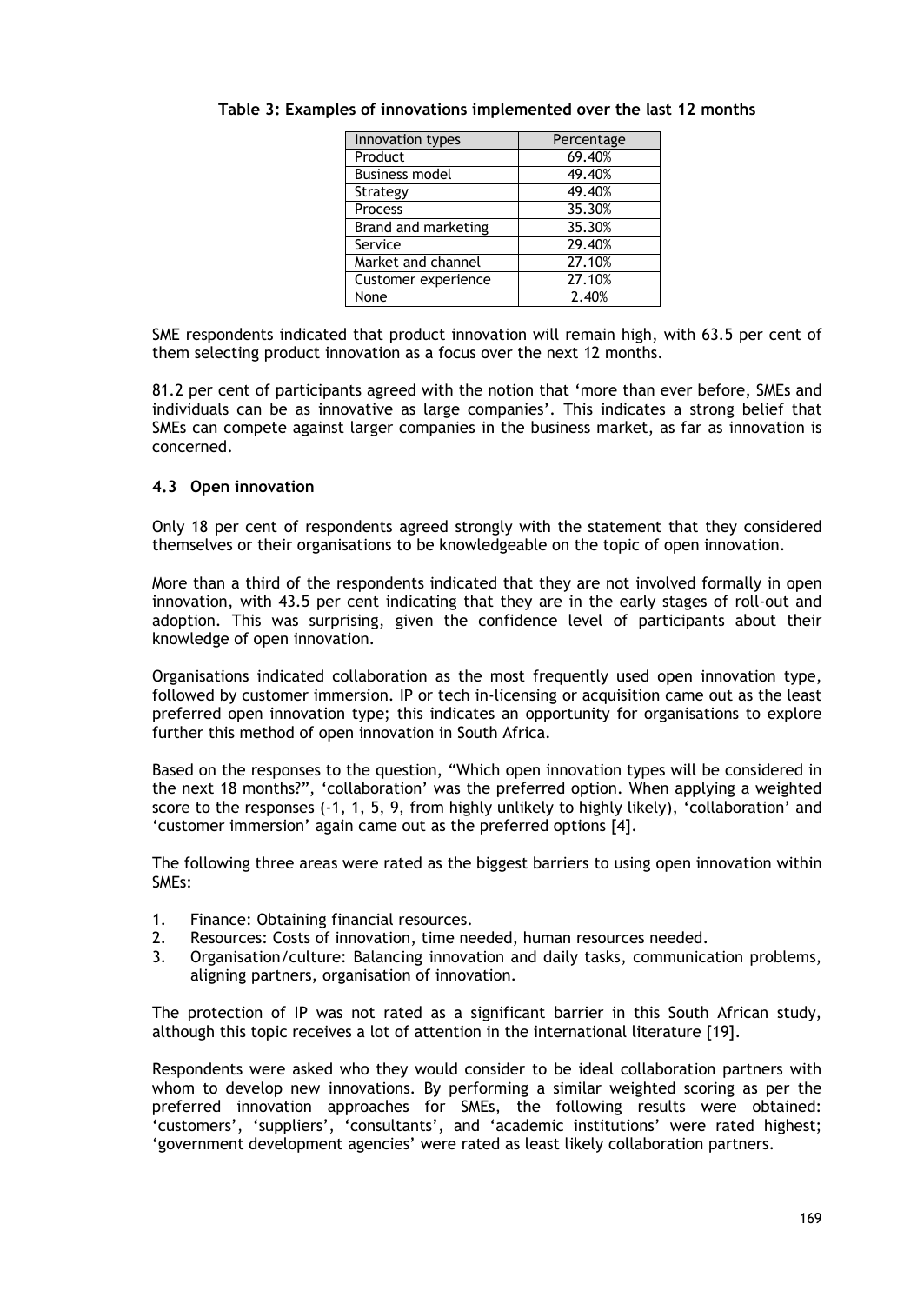

**Figure 6: Open innovation types implemented over the last 18 months**

| Table 4: Preferred innovation approaches |  |  |
|------------------------------------------|--|--|
|------------------------------------------|--|--|

| <b>Preferred Innovation Approaches</b> | <b>Weighted Score</b> |
|----------------------------------------|-----------------------|
| Collaboration                          | 5.97                  |
| <b>Customer immersion</b>              | 4.95                  |
| Platforming                            | 4.14                  |
| Innovation networks                    | 4.03                  |
| Idea competitions/challenges           | 3.70                  |
| Lead users                             | 3.66                  |
| Innovation intermediaries              | 2.58                  |
| IP or tech out-licensing or selling    | 2.55                  |
| IP or tech in-licensing or acquisition | 1.56                  |



**Figure 7: Barriers to open innovation**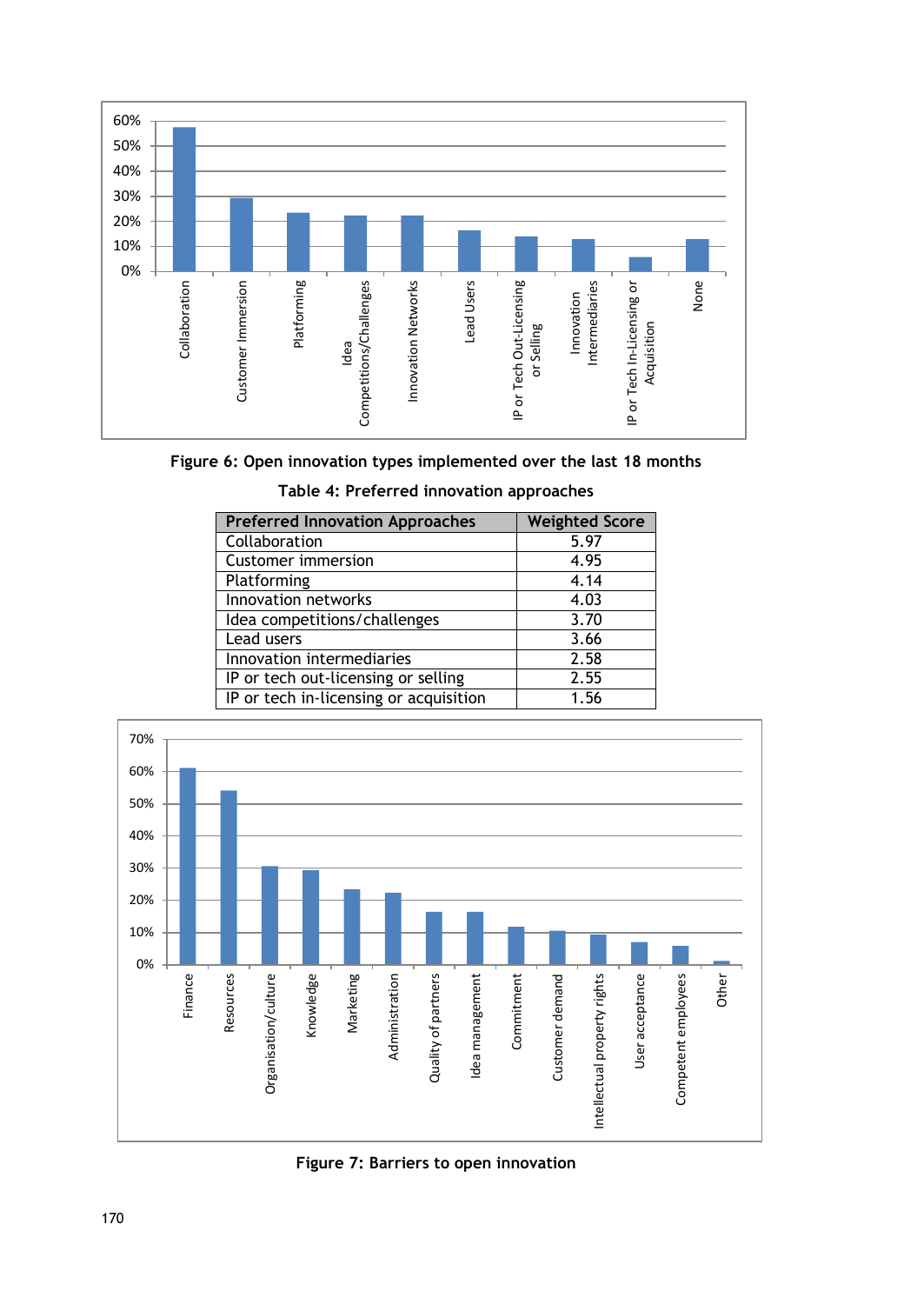| <b>Innovation partners</b>      | <b>Weighted score</b> |
|---------------------------------|-----------------------|
| Customers                       | 6.66                  |
| <b>Suppliers</b>                | 5.41                  |
| Consultants                     | 4.56                  |
| Universities and other academic |                       |
| institutions                    | 4.38                  |
| Non-competitor companies        | 3.93                  |
| Technology transfer offices     | 2.58                  |
| Competitor companies            | 2.41                  |
| Government<br>development       |                       |
| agencies                        | 1.67                  |

|  |  |  | Table 5: Preferred innovation partners |  |
|--|--|--|----------------------------------------|--|
|--|--|--|----------------------------------------|--|

Respondents indicated that they are not confident about pursuing open innovation without assistance, even though more than 60 per cent indicated that their organisations are involved in some form of open innovation activity at present.

**Table 6: Responses to "We have sufficient knowledge to pursue open innovation without assistance"**

| Answer options             | All   |
|----------------------------|-------|
| Agree strongly             | 9.4%  |
| Agree slightly             | 31.8% |
| Neither agree nor disagree | 30.6% |
| Disagree slightly          | 16.5% |
| Disagree strongly          | 11.8% |

#### **4.4 Survey conclusion and recommendations**

The concept of open innovation as a structured innovation method is still relatively new in South Africa. The authors received feedback from participants indicating that, although they use open innovation approaches in their companies, they did not know that what they were doing was in fact open innovation. Their view on the subject was that they use these approaches because they make sense in their business context, but that they often did not make a purposeful business decision to embark on 'open innovation' as an innovation strategy.

The selection of customers and suppliers as the preferred innovation partners make sense when considering that collaboration and customer immersion were selected as the top open innovation approaches. These are also partners and approaches that are closest within the SME's network. Options outside of the immediate network, where current relationships do not already exist, would require more effort from the SME, and were thus rated lower. Of the participants, 72 per cent indicated that their companies had fewer than ten employees, which could be an indication of lower available capacity to embark on building extended relationships outside of their established network [4].

It should be acknowledged that this study might show a larger propensity towards openness for the SME participants than may be applicable for the wider South African SME population, given the participants' use of open social networks such as LinkedIn. It must therefore be seen rather as a focused subset view of open innovation adoption rather than as a fully representative view of all SMEs in South Africa.

The survey results indicate that there is indeed an appetite for open innovation among South African SMEs, with a large percentage of the sample organisations starting to use this approach. Innovation typically tends to be ad hoc in nature, with no formal or structured approach. Open innovation is applied, but organisations are not confident about their knowledge of open innovation when implementing this approach. This indicates a need for a structured approach for SMEs to perform open innovation, and a need for assistance with the implementation of such an approach [7].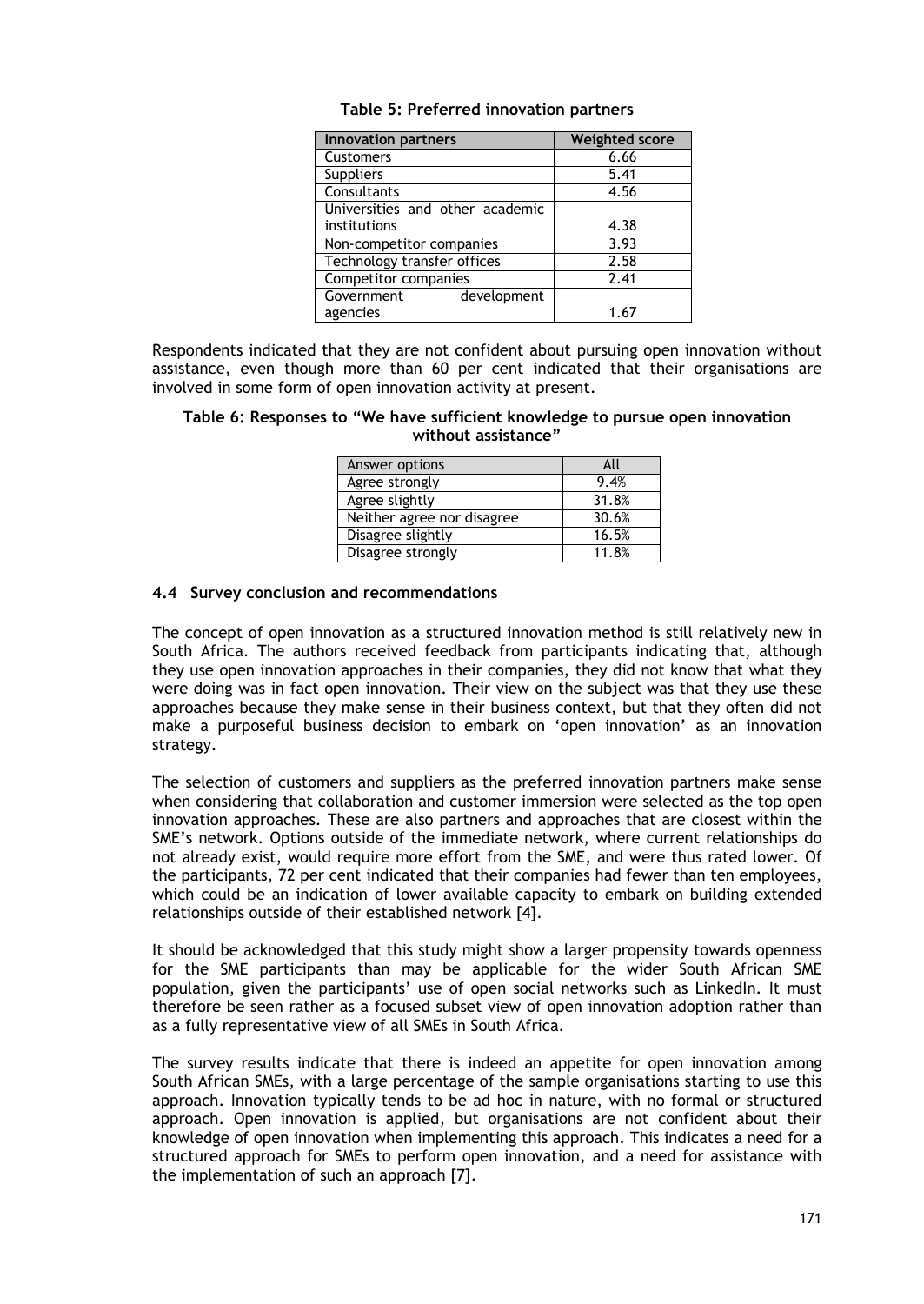## **5 DESIGN REQUIREMENTS FOR AN OPEN INNOVATION APPROACH**

Based on the outcome of the research study, it is apparent that there is a need for a structured approach to implement and execute open innovation within SMEs. This is in line with other literature on open innovation, which states that more formal approaches to managing open innovation are required [22]. According to Chesbrough and Brunswicker [23], "a formal approach implies that firms have a clearly documented strategy for open innovation, use written and standardised processes for implementing open innovation, document their routines, and rely on different kinds of metrics for measuring and reviewing the impact of open innovation".

For developing a formal open innovation approach, the following questions must be taken into consideration:

- What are the design requirements with which the approach must comply?
- What will form the framework or boundaries for the approach?
- How will the approach detail be structured and presented?

This paper will focus on the first question, which relates to the design requirements. Before designing and developing an approach, the requirements for the design must be clearly defined. These are derived from the theoretical analysis on open innovation, findings from the open innovation survey [4,7] and the authors' experience with innovation and working with SMEs. The design requirements are also based on existing guidelines from innovation protocol development work described in the literature [24].

## **5.1 Requirements categories**

Drawing on the work of Brockmöller [25], Weber [24], and Van Aaken et al. [26], the design requirements have been divided into five categories:

- 1. User requirements: specific requirements from the viewpoint of the user. Requirements regarding the use of the design.
- 2. Functional requirements: the core of the specification and in the form of performance or result demands on the protocol to be designed. What the approach is designed to do.
- 3. Boundary conditions: requirements or rules that have to be met unconditionally and may not be altered. E.g., legislation, ethical habits, and code of conduct.
- 4. Design restrictions: about the preferred solution space. Limits of the design, exclusions, and elements not covered in the design.
- 5. Attention points: those specifications that are relevant to the design and should be noted, but that are not requirements that have to be met, and are also not design restrictions.

# **5.2 Design requirements**

Design requirements for each requirement category are provided in table form with relevant motivation for each requirement. Requirements reference indicators are noted by the following notation *<Requirement#>*, using the reference key below:

- User requirements = U
- Functional requirements = F
- Design restrictions = R
- Attention points = A
- Boundary conditions  $=$  B

# *5.2.1 User requirements*

The following user requirements are proposed: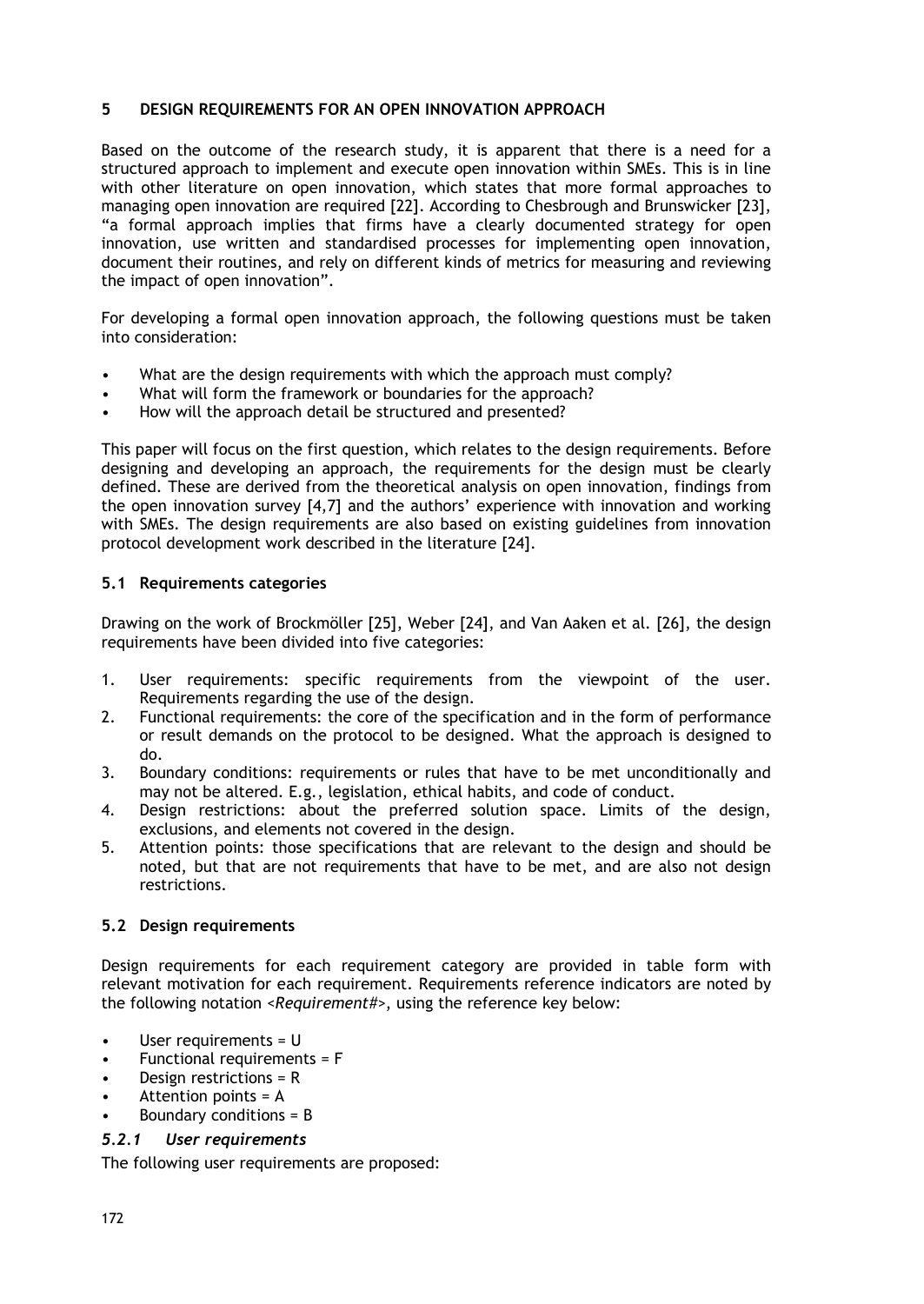| U <sub>1</sub> | Requirement: The approach should consider the context of the South African SME,<br>specifically its constraints, such as number of employees, access to resources, etc.                                                                                                                                                                                                                                                                                                                                                                                                                                                                                              |
|----------------|----------------------------------------------------------------------------------------------------------------------------------------------------------------------------------------------------------------------------------------------------------------------------------------------------------------------------------------------------------------------------------------------------------------------------------------------------------------------------------------------------------------------------------------------------------------------------------------------------------------------------------------------------------------------|
|                | Motivation: The study on open innovation was conducted among South African SMEs<br>specifically. The conclusions and recommendations, although possibly applicable to SMEs in<br>other parts of the world, are therefore specific to South Africa. The design requirements for<br>the approach are also intended to be focused on South Africa, and should consider the<br>country's specific SME context. The size classification for SMEs in South Africa, for instance,<br>is different from that in other countries such as the USA. This will have an impact on factors<br>such as the availability of resources to be allocated to open innovation tasks, etc. |
| U <sub>2</sub> | Requirement: The user should be allowed flexibility to apply their own discretion when using<br>the approach.                                                                                                                                                                                                                                                                                                                                                                                                                                                                                                                                                        |
|                | Motivation: The approach should not be prescriptive but rather descriptive in nature. There<br>should be allowance for adaptability and customisation to suit the specific circumstances of<br>the specific organisation applying the approach [24].                                                                                                                                                                                                                                                                                                                                                                                                                 |
| U3             | Requirement: The approach should be user-friendly - i.e., easy to adopt, understandable,<br>and easy to use.                                                                                                                                                                                                                                                                                                                                                                                                                                                                                                                                                         |
|                | Motivation: Weber [24] suggests that an approach should be user-friendly and not require<br>specialised resources to implement it. Resource constraints within SMEs to execute the<br>innovation process should therefore be considered. As mentioned in the survey, for example,<br>almost 72 per cent of South African SMEs have ten or fewer employees. Specialist innovation<br>resources are therefore highly unlikely.                                                                                                                                                                                                                                         |
| U <sub>4</sub> | Requirement: The approach should be considered as a management aid for implementing<br>open innovation within SMEs.                                                                                                                                                                                                                                                                                                                                                                                                                                                                                                                                                  |
|                | Motivation: 77 per cent of the survey answers were provided by owners of the organisations,<br>and 15 per cent were from managers. The approach being designed should therefore be<br>accessible to the management team of the SME, which often play dual roles of management<br>and execution due to the low number of resources in the organisation.                                                                                                                                                                                                                                                                                                               |
| U <sub>5</sub> | Requirement: The approach should support repeated and continued use.                                                                                                                                                                                                                                                                                                                                                                                                                                                                                                                                                                                                 |
|                | Motivation: The intent of the open innovation approach is not to be a once-off application,<br>but to be used as an embedded management approach towards innovation on a continuous<br>basis. It should assist the SME to move from an ad hoc event (as identified in the survey for<br>many SMEs) to a repeatable management practice within the organisation, supporting<br>continuous innovation [29].                                                                                                                                                                                                                                                            |
| U6             | Requirement: The approach should provide clear definitions and explanations.                                                                                                                                                                                                                                                                                                                                                                                                                                                                                                                                                                                         |
|                | Motivation: To simplify use and improve adoption of the approach, it is recommended that<br>the approach provide clear definitions and explanations on how to implement and use the<br>approach [24]. This should not become a barrier to use.                                                                                                                                                                                                                                                                                                                                                                                                                       |

# *5.2.2 Functional requirements*

The following functional requirements are proposed for the open innovation approach.

| F1 | Requirement: The approach should lead to improved open innovation within SMEs.                                                                                                                                                                                                      |
|----|-------------------------------------------------------------------------------------------------------------------------------------------------------------------------------------------------------------------------------------------------------------------------------------|
|    | Motivation: The main goal of designing an open innovation approach for SMEs would be to<br>improve the adoption and execution of open innovation in these organisations. This<br>requirement was clear from the open innovation survey, as mentioned in Section 4.4 and<br>Table 6. |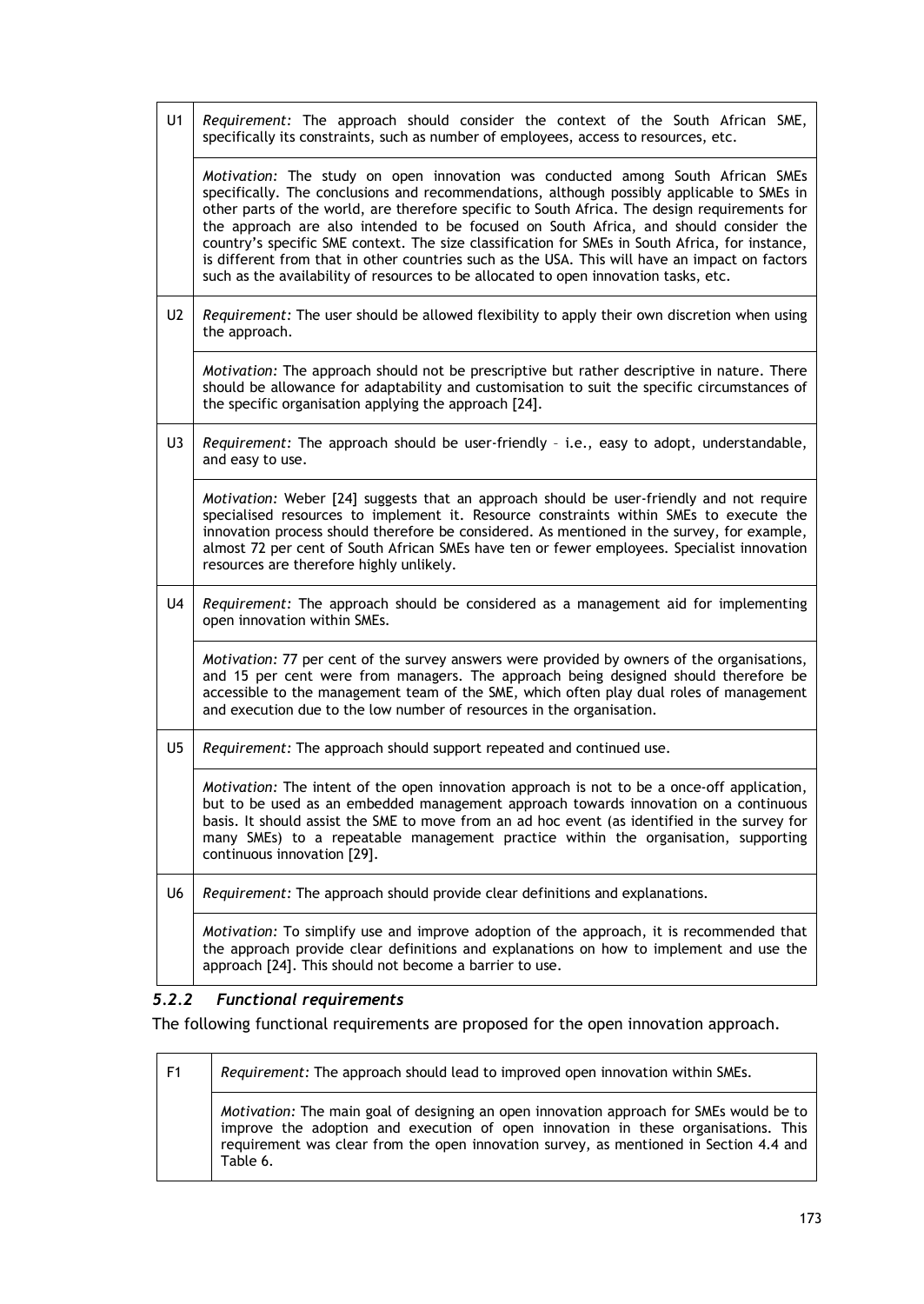| F <sub>2</sub> | Requirement: The approach should cover the end-to-end lifecycle of innovation, from<br>ideation to commercialisation, for both inbound and outbound open innovation.                                                                                                                                                                                                                                                                                                                                                                                                |
|----------------|---------------------------------------------------------------------------------------------------------------------------------------------------------------------------------------------------------------------------------------------------------------------------------------------------------------------------------------------------------------------------------------------------------------------------------------------------------------------------------------------------------------------------------------------------------------------|
|                | Motivation: Open innovation can be used during any part of the innovation process<br>[11,12], and the approach should cater for this requirement. This was also discussed in<br>Section 2.2.                                                                                                                                                                                                                                                                                                                                                                        |
| F3             | Requirement: The approach should cover not only the innovation process but also the<br>organisational factors that enable innovation.                                                                                                                                                                                                                                                                                                                                                                                                                               |
|                | <i>Motivation:</i> A comprehensive approach will consider the organisational factors that enable<br>innovation within the SME, since innovation is impacted by more than just the innovation<br>process. This is made clear in innovation models such as the A.T. Kearney House of<br>Innovation [27] and the Fugle innovation model [28].                                                                                                                                                                                                                          |
| F4             | Requirement: The approach should provide business management method principles that<br>can be applied within open innovation.                                                                                                                                                                                                                                                                                                                                                                                                                                       |
|                | Motivation: An open innovation approach for SMEs should consider the limitations and<br>challenges SMEs face compared to larger organisations (such as limited resources and<br>organisational maturity) [17,19], yet use management methods that are applicable to<br>SMEs to enhance the impact and effectiveness of the approach. The survey showed that<br>only 27 per cent of respondent organisations had a formal innovation process; therefore<br>management methods will enhance the business rigour with which open innovation is<br>applied within SMEs. |
| F5             | Requirement: The approach should include multiple open innovation options to be<br>pursued, based on the innovation requirements and strategy of the SME.                                                                                                                                                                                                                                                                                                                                                                                                           |
|                | Motivation: SMEs must be able to use the approach based on their own innovation<br>strategy, which will differ between organisations [27,28]. The survey also indicated<br>various innovation preferences to be pursued.                                                                                                                                                                                                                                                                                                                                            |
| F6             | Requirement: The intent of the approach should be for organisations that want to apply<br>open innovation, although it should recognise that there can be varied degrees of<br>openness.                                                                                                                                                                                                                                                                                                                                                                            |
|                | Motivation: Levels of openness may vary in organisations, as described in Section 2.2.                                                                                                                                                                                                                                                                                                                                                                                                                                                                              |
| F7             | Requirement: The approach should provide recommendations on the type of open<br>innovation selection, in order to increase the chances of open innovation success.                                                                                                                                                                                                                                                                                                                                                                                                  |
|                | Motivation: The open innovation survey study showed that SMEs are planning to use<br>various open innovation types for the development of new innovations. An open innovation<br>approach should therefore be able to cater for these various open innovation types (Figure<br>6), since their application may be different.                                                                                                                                                                                                                                        |
| F8             | Requirement: The approach should be useful for various sectors and innovation types.                                                                                                                                                                                                                                                                                                                                                                                                                                                                                |
|                | Motivation: SMEs that use the approach will no doubt have various levels of business and<br>innovation maturity and will be from various business sectors, as was also clear from the<br>survey results presented in Section 4.1.                                                                                                                                                                                                                                                                                                                                   |
| F9             | Requirement: The approach should include or recommend tools and aids to assist with<br>executing open innovation.                                                                                                                                                                                                                                                                                                                                                                                                                                                   |
|                | Motivation: Although not meant to be an exhaustive manual, the open innovation<br>approach should provide tools and techniques to accommodate these varied organisations<br>[24], and assist users to implement a structured open innovation process.                                                                                                                                                                                                                                                                                                               |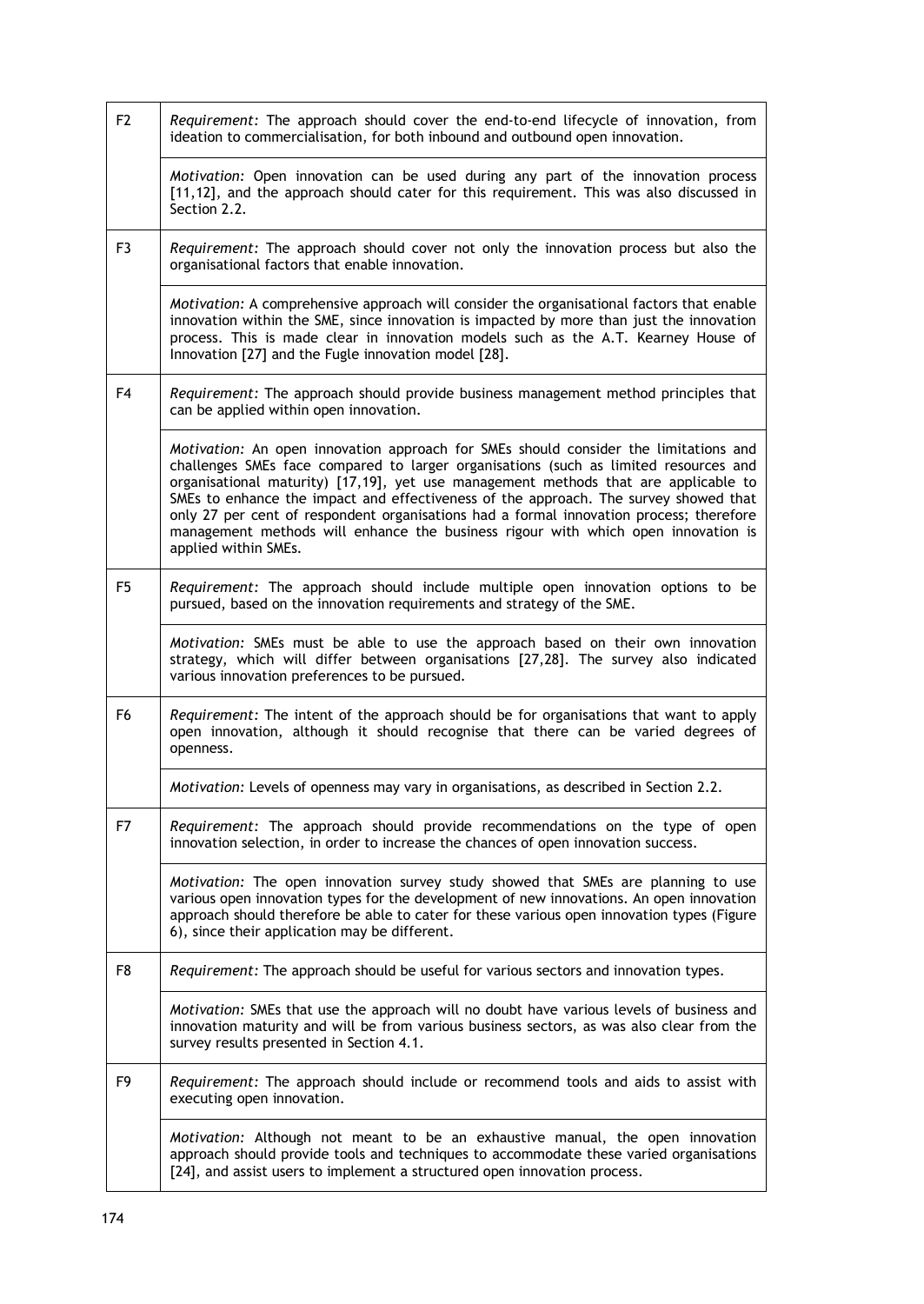| F10 | Requirement: The approach should consider the innovation maturity level of the<br>organisation.                                                                                                                                                                                                            |
|-----|------------------------------------------------------------------------------------------------------------------------------------------------------------------------------------------------------------------------------------------------------------------------------------------------------------|
|     | Motivation: The survey study highlighted the varied degrees of innovation maturity across<br>the surveyed organisations, with only 27 per cent of organisations having a formal<br>innovation process, and 40 per cent being slightly or strongly comfortable with pursuing<br>open innovation themselves. |

# *5.2.3 Design restrictions and attention points*

Design restrictions should provide limits to the design. If restrictions are too severe, they can impact on the usefulness of the approach by making it too narrow. If the design is too broad, however, it could have the reverse effect of becoming overly generic and losing its applicability. The following design restrictions and attention points are proposed:

| R1             | Requirement: The approach is not meant to include an exhaustive set of tools and<br>methods available for open innovation, but should be comprehensive enough to provide<br>sufficient relevant options for SMEs.                                                                                                                                                                                                                                                              |
|----------------|--------------------------------------------------------------------------------------------------------------------------------------------------------------------------------------------------------------------------------------------------------------------------------------------------------------------------------------------------------------------------------------------------------------------------------------------------------------------------------|
|                | Motivation: No single method can be all things for all situations. The open innovation<br>method should be comprehensive, but it is not expected to contain every possible open<br>innovation tool in existence. Having too broad a coverage could make the approach<br>cumbersome and clumsy, reducing its effectiveness and increasing resistance to adopting<br>it within the organisation [24].                                                                            |
| R <sub>2</sub> | Requirement: The approach is intended for SMEs, even though some principles, tools, and<br>methods may be applicable to larger organisations.                                                                                                                                                                                                                                                                                                                                  |
|                | Motivation: As previously stated, the approach should be for the intended use of SMEs.<br>Some of its tools may be applicable to larger organisations, but it should remain focused<br>on being relevant to SMEs. Both large organisations and SMEs can, for instance, use a<br>method such as IP in-licensing; but due to the nature of the organisations, how they do<br>this will be different [19,23].                                                                     |
| R <sub>3</sub> | Requirement: The approach is not a legal or legislative guide, and input required for such<br>items (e.g., IP management) should be obtained from specialists within those fields.                                                                                                                                                                                                                                                                                             |
|                | Motivation: IP management is an important factor to consider in open innovation [30],<br>even though participants in the survey gave this issue low attention. Legal and legislative<br>interpretations can be complex, however, depending on the situation of application. It is<br>therefore recommended that the approach cover IP management as a consideration, but<br>not aim to provide legal interpretations or advice [24].                                           |
| R <sub>4</sub> | <i>Requirement:</i> The approach does not guarantee open innovation success due to the<br>multitude of factors that could influence such an outcome. However, it does provide<br>principles based on theory and practice to increase chances of success when applied.                                                                                                                                                                                                          |
|                | Motivation: It would be naïve to think that the innovation approach will guarantee open<br>innovation success in an organisation. Open innovation is challenging to implement, and<br>multiple other factors could impact on the success of open innovation and/or business<br>success [23,31]. The approach should provide a guide based on the best practice<br>principles for implementing open innovation in organisations, in order to improve the<br>chances of success. |
| A1             | Requirement: Some items to be included in the approach will be discretionary and<br>dependent on factors inherent to the organisation, such as its set-up, size, and strategy.<br>Decisions about how or whether at all to apply these will therefore differ between<br>organisations. Examples of these include IP agreements and technology use.                                                                                                                             |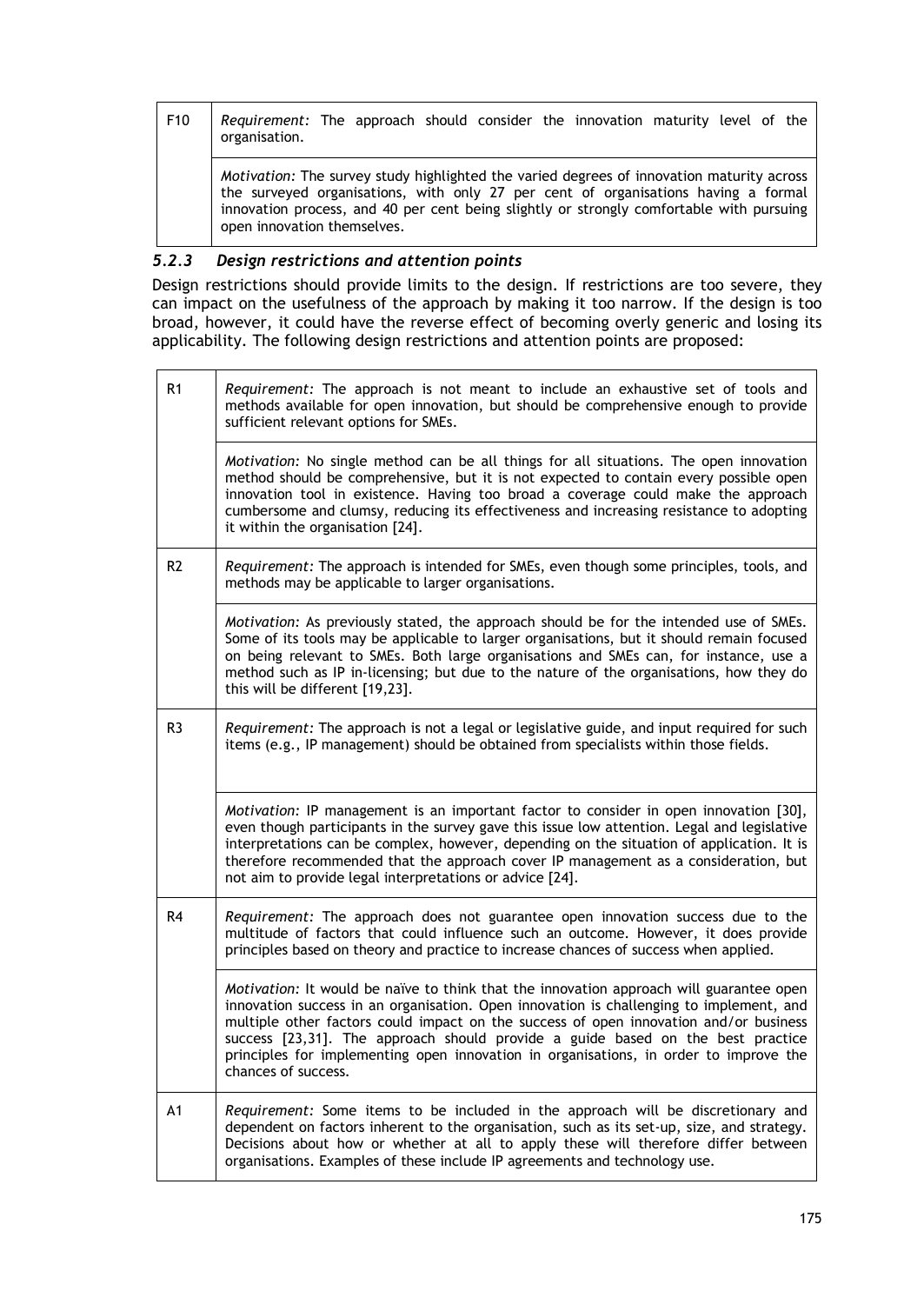| A <sub>1</sub><br>(cont) | <i>Motivation:</i> Functional requirements 4, 5, and 8, as well as design restriction 3, mention<br>the variability within SMEs. Organisations have different organisational elements that can<br>impact on innovation (such as a formal innovation process, organisational strategy,<br>available resources, and market dominance) and will therefore require discretion from<br>management on how the innovation approach will be implemented within the<br>organisation. Since the approach is descriptive in nature, it allows for flexibility in its<br>application. |
|--------------------------|---------------------------------------------------------------------------------------------------------------------------------------------------------------------------------------------------------------------------------------------------------------------------------------------------------------------------------------------------------------------------------------------------------------------------------------------------------------------------------------------------------------------------------------------------------------------------|
| A2                       | Requirement: It is acknowledged that open innovation in SMEs as a formal discipline is<br>still very new, and that the approach to be developed will be based on emerging findings<br>from larger organisations and SMEs. The approach should be seen as a reflection of early<br>best practice within an evolving field of knowledge.                                                                                                                                                                                                                                    |
|                          | Motivation: Academic research on open innovation, and specifically open innovation<br>within SMEs, is still relatively undeveloped [16,17,18]. The open innovation approach<br>being designed needs, therefore, to draw upon a small pool of available expert content,<br>and would also need to deduce findings from research done within large organisations,<br>which is more readily available than research into open innovation in SMEs.                                                                                                                            |

## *5.2.4 Boundary conditions*

The boundary conditions provide rules of use. The following boundary conditions are proposed.

| <b>B1</b>      | <i>Requirement:</i> The approach should be used in a legal and ethical way by the SME.                                                                                                                                                                                                                                                                                                                           |
|----------------|------------------------------------------------------------------------------------------------------------------------------------------------------------------------------------------------------------------------------------------------------------------------------------------------------------------------------------------------------------------------------------------------------------------|
|                | <i>Motivation:</i> The authors cannot control the use and possible exploitation of the open<br>innovation approach in practice. It is therefore important to define the reasonably<br>assumed boundaries of application [24]. It is assumed, for instance, that the open<br>innovation approach will be applied in a legal and ethical way, adhering to corporate<br>governance and other relevant restrictions. |
| <b>B2</b>      | Requirement: The approach should not be used to negatively exploit other parties<br>involved in the open innovation process.                                                                                                                                                                                                                                                                                     |
|                | Motivation: Due to the nature of open innovation, parties involved in the sharing of ideas,<br>knowledge, and technology can easily be exploited by interacting parties [30]. Especially<br>when there is a power imbalance, the smaller of the parties could be at a disadvantage<br>$[19, 31]$ .                                                                                                               |
| B <sub>3</sub> | Requirement: The open innovation approach should promote value for all parties involved<br>and assist in establishing trust.                                                                                                                                                                                                                                                                                     |
|                | Motivation: The intent of the open innovation approach should be to obtain mutual<br>appropriate value for all parties involved in the innovation process [1,30].                                                                                                                                                                                                                                                |

# **6 CONCLUSION AND RECOMMENDATIONS**

Although the survey provides a good indication of the open innovation landscape within SMEs in South Africa, it is suggested that a more exhaustive study be conducted that could also be used to measure a shift in results over time, as open innovation becomes a more mainstream innovation method. A comparative study can also be done to test the adoption rate of open innovation in companies that use networking platforms versus those that do not participate in these social networks. The survey presented in this article adds to the body of knowledge on SMEs in South Africa, and specifically on the use of open innovation in these organisations.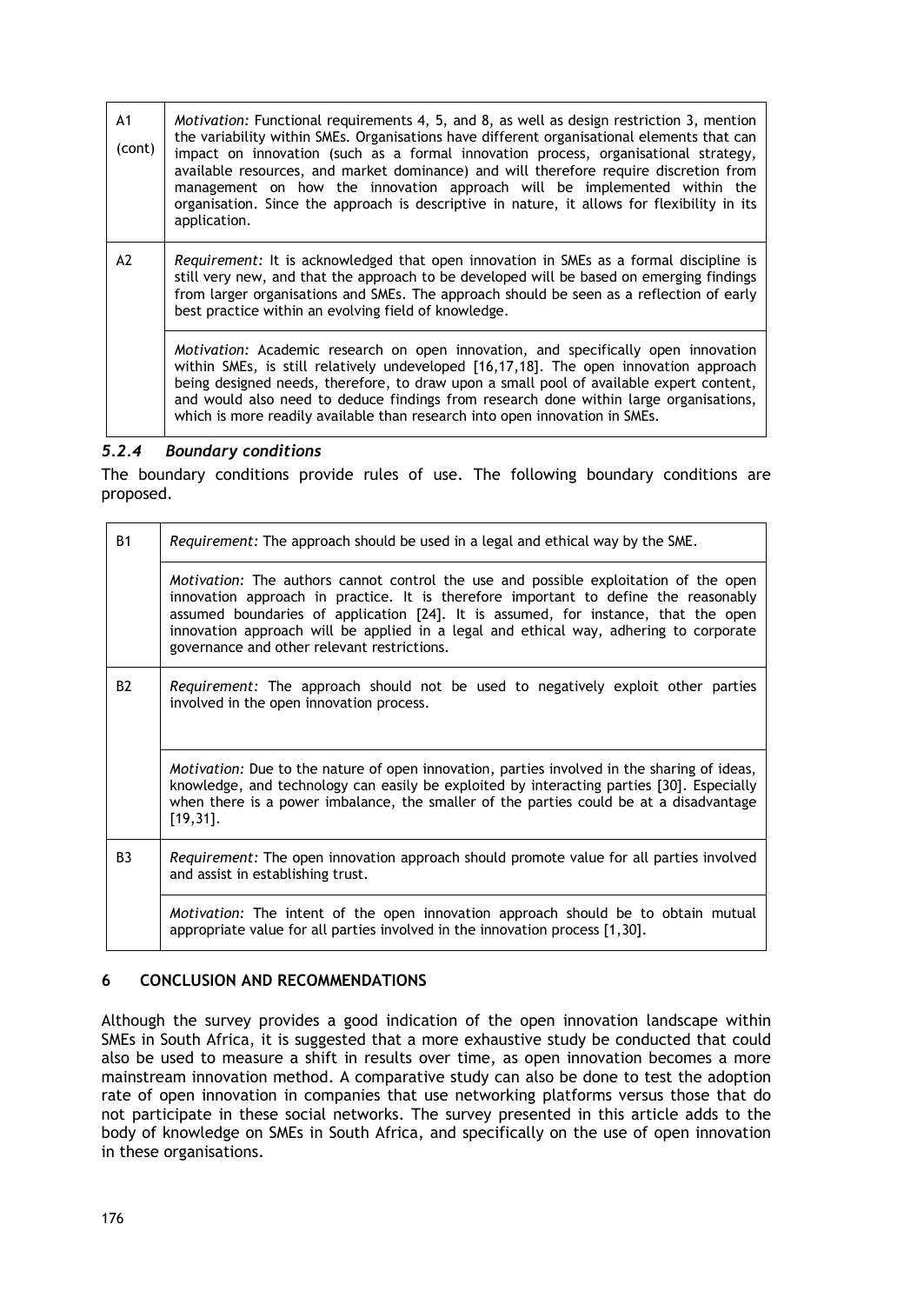The design requirements proposed in this article can be used as input into the development of an open innovation approach for SMEs. The need for such an approach is evident from the survey results, and they confirm similar requirements stated elsewhere in the academic literature on open innovation in SMEs. Further work needs to be done to develop a model that focuses on the framework and content requirements of such an approach. This article aims to provide a first step in achieving such a goal, providing the design requirements on which the approach could be built. A comprehensive open innovation approach will better equip SMEs to adopt open innovation as a decisive innovation strategy within their organisations, thereby enhancing their innovation capability.

#### **REFERENCES**

- [1] **Chesbrough, H.W.** 2003. *Open innovation: The new imperative for creating and profiting from technology*. Boston: Harvard Business School Press.
- [2] **Lindegaard, S.** 2011. *Making open innovation work*. CreateSpace, North Charleston, SC.
- [3] **OECD.** 2008. *Open innovation in global networks*. Organisation for Economic Co-Operation and Development, Policy Brief, November 2008.
- [4] **Krause, W., Schutte, C.S.L. & Du Preez, N.** 2012. An exploratory study on preferred open innovation types and partners in South African SMEs. *Conference Proceedings, Industrial Engineering and Engineering Management Conference, Hong Kong*.
- [5] **Nonaka, I., Konno, N. & Toyama, R.** 2001. Emergence of "BA". *In: Knowledge emergence: Social, technical, and evolutionary dimensions of knowledge creation*, pp. 13-29.
- [6] **Schutte, C.S.L**. **& Du Preez, N.** 2010. A comparative study about the formal design life cycle of the integrated knowledge network to support innovation. *Conference Proceedings, International Conference on Competitive Manufacturing*, *Stellenbosch, South Africa.*
- [7] **Krause, W., Schutte, C.S.L. & Du Preez, N.** 2012. Open innovation in South African small and medium-sized enterprises. *CIE42 Conference Proceedings, Cape Town, South Africa*.
- [8] **Foss, N.J., Laursen, K. & Pedersen, T.** 2005. *Organizing to gain from user interaction: The role of organizational practices for absorptive and innovative capacities*. Copenhagen Business School.
- [9] **Drucker, P. 1985.** *Innovation and entrepreneurship: Practice and principles*. London: Heinemann.
- [10] **Enkel, E. & Gassmann, O.** 2010. Creative imitation: Exploring the case of cross-industry innovation. *R&D Management*, 40 (3), pp. 256-270.
- [11] **Chesbrough, H.W. & Eichenholz, J.M.** 2013. Open innovation in photonics: The case for sharing and harvesting innovations in photonics. *SPIE Professional*, January 2013.
- [12] **Gassmann, O. & Enkel, E.** 2004. Towards a theory of open innovation: Three core process archetypes. *Proceedings of the R&D Management Conference*.
- [13] **Fatoki, O. & Odeyemi, A.** 2010. Which new small and medium enterprises in South Africa have access to bank credit*? International Journal of Business and Management*, 5 (10), pp. 128-136.
- [14] **International Institute for Sustainable Development.** 2004. *Issue briefing note: Small and medium-sized enterprises*.
- [15] **Adcorp Employment Index.** 2012. Retrieved from [www.adcorp.co.za.](http://www.adcorp.co.za/) Accessed in April 2012.
- [16] **Chesbrough, H.** 2010. *How smaller companies can benefit from open innovation*. Economy, Culture & History JAPAN SPOTLIGHT Bimonthly, Japan Economic Foundation.
- [17] **Bianchi, M., Campodall'Orto, S., Frattini, F. & Vercesi, P.** 2010. Enabling open innovation in small and medium-sized enterprises: How to find alternative applications for your technologies. *R&D Management*, 40 (4), pp. 414-431.
- [18] **Gassmann, O., Enkel, E. & Chesbrough, H.** 2010. The future of open innovation. *R&D Management*, 40 (3), pp. 213-221.
- [19] **Brunswicker, S.** 2009. *The networked SME – Taking a closer look into open and collaborative innovation in European SMEs*. Open Innovation Speaker Series, Haas School Of Business, UC Berkeley.
- [20] **Jin, E.M., Girvan, M. & Newman, M.E.J.** 2001. The structure of growing social networks*. Physical Review E, 64 (4).*
- [21] **Clinton, L. & Whisnant. R.** 2014. *20 business model innovations for sustainability*. SustainAbility Inc.
- [22] **Lichtenthaler, U. & Lichtenthaler, E.** 2009. A capability-based framework for open innovation: Complementing absorptive capacity. *Journal of Management Studies,* 46 (8), pp. 1315–1338.
- [23] **Chesbrough, H. & Brunswicker, S.** 2013. *Managing open innovation in large firms*. Fraunhofer Verlag.
- [24] **Weber, M.** 2011. *Customer co-creation in innovations: A protocol for innovating with end users.* Doctoral thesis, Technische Universiteit Eindhoven.